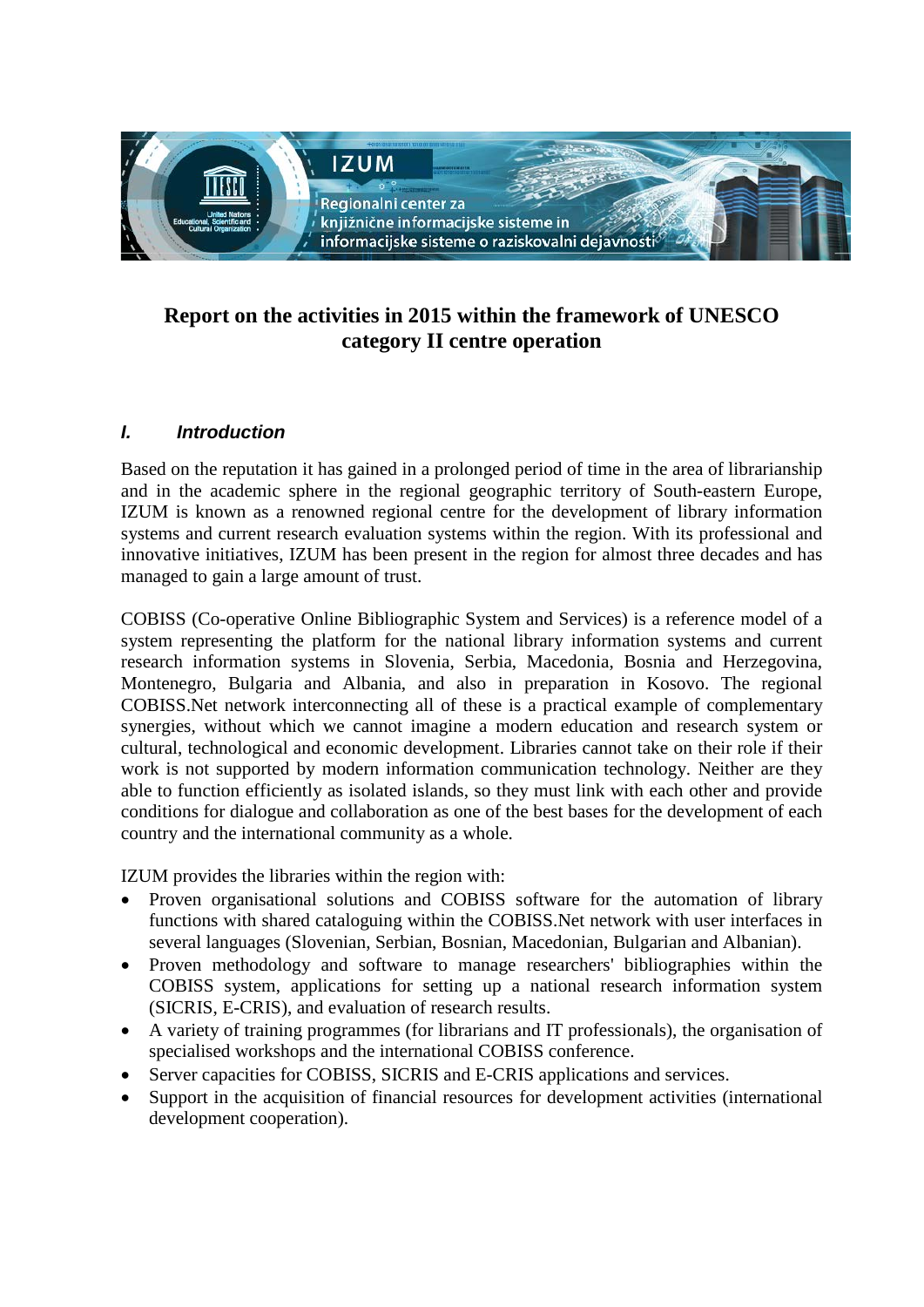The long-term objective is to link and connect all higher education and research organizations as well as academic, special and public libraries in target countries into the COBISS.Net network and establish compatible systems for the evaluation of research activity.

We recognise the following necessary steps:

- Motivate competent ministries and public authorities, research and educational organisations as well as libraries to recognise and accept the concept of national systems, linked into the COBISS.Net network.
- Qualify the national COBISS Centres and national E-CRIS Centres as well as libraries for the implementation of organisational solutions and the COBISS/E-CRIS software.
- Co-finance the development of the national COBISS and E-CRIS systems (library equipment, staff training, managing researchers' bibliographies) until the satisfactory establishment of the said systems in the target countries

## *II. Activities and tasks within the COBISS.Net project*

### *II.1 Summary*

In 2015, 22 new libraries joined COBISS.Net in total, no library left COBISS.Net.

|                        | Installation of the<br>COBISS3/Loan<br>software module | <b>Transition from</b><br>COBISS2/Loan to<br>COBISS3/Loan | New libraries |
|------------------------|--------------------------------------------------------|-----------------------------------------------------------|---------------|
| COBISS.AL <sup>1</sup> |                                                        |                                                           |               |
| <b>COBISS.BG</b>       |                                                        |                                                           |               |
| <b>COBISS.BH</b>       |                                                        |                                                           |               |
| COBISS.CG              |                                                        |                                                           |               |
| <b>COBISS.MK</b>       |                                                        |                                                           |               |
| <b>COBISS.SR</b>       |                                                        |                                                           |               |
| <b>COBISS.RS</b>       |                                                        |                                                           |               |
| TOTAL                  |                                                        |                                                           |               |

Summary of three criteria by individual systems outside Slovenia

Some important milestones within the COBISS.Net network in 2015 were also:

- the establishment of the Training portal in COBISS.AL,
- the completion of the project of the transition of libraries to the COBISS3/Holdings software module in COBISS.BH, and,
- the establishment of a Central Register of Users in COBISS.MK.

<span id="page-1-0"></span> $<sup>1</sup>$  See explanation of acronyms in Appendix.</sup>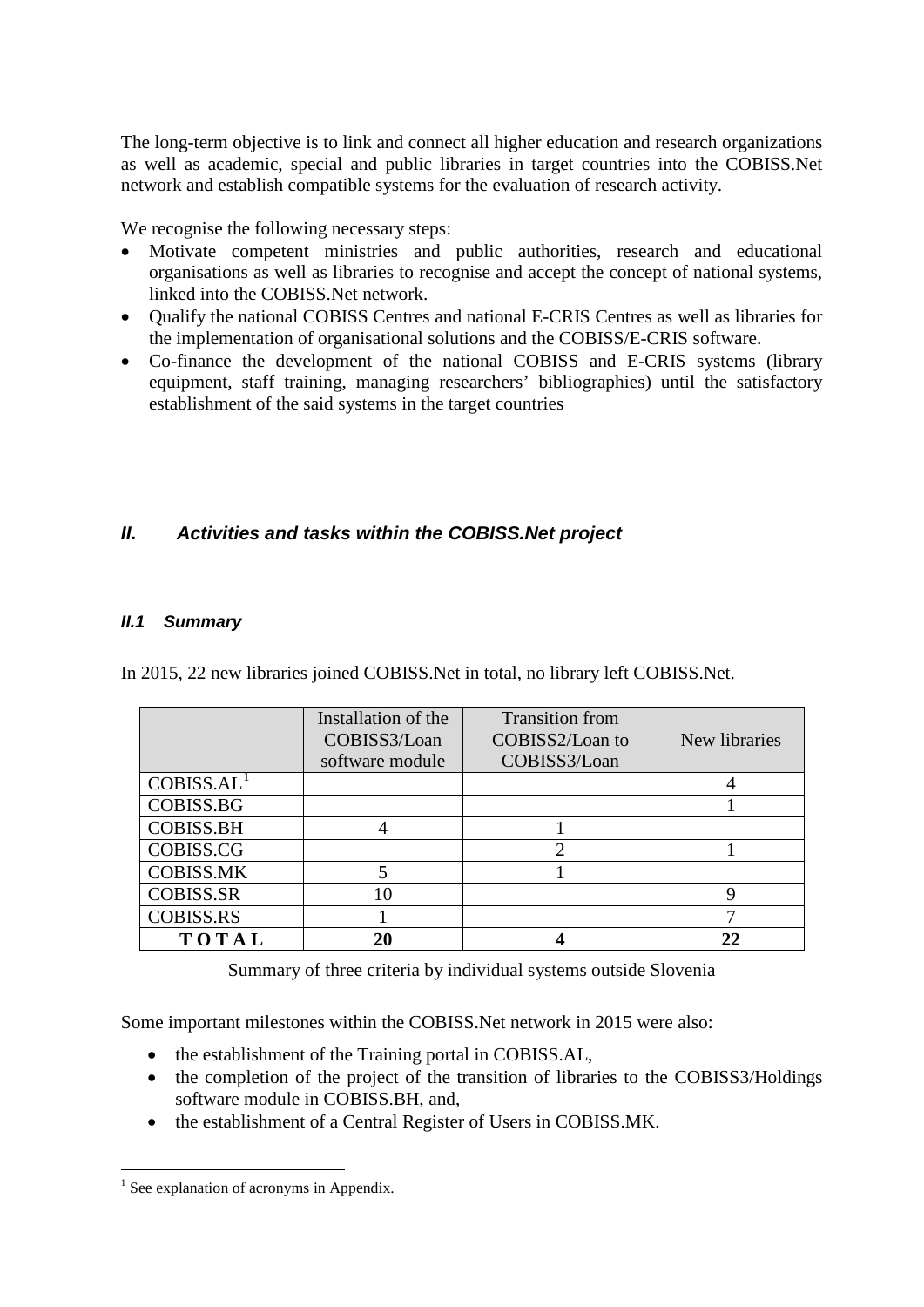In 2015, two agreements on the implementation of the COBISS system expired, namely in Serbia and Macedonia. In Serbia, a new agreement was signed (for the duration of one year), while in Macedonia, an annex was concluded for the duration of five years.

The COBISS.AL, COBISS.BG, COBISS.RS and COBISS.CG systems do not have their own computer capacities to maintain their own national and local catalogues and databases, nor do they have the capacity to run the COBISS applications and services. For this purpose, they use the hosting system of IZUM's server infrastructure.

## *II.2 Development aid*

In 2015, with the expected financial aid of (mostly) the competent ministries, but also other subjects of the Republic of Slovenia and international organisations, all planned IZUM's activities in the role of UNESCO's regional centre, could be listed in ten different topical areas:

- 1. Co-financing the purchase of equipment and the installation arrangement in the national COBISS centres
- 2. Translating COBISS user interfaces, user manuals and other documentation
- 3. Training COBISS application instructors
- 4. Co-financing the purchase of equipment and the installation arrangement in libraries
- 5. Co-financing the post-graduate librarianship study programme at the University of Shkoder
- 6. Training COBISS application users
- 7. Co-financing the conversion of local databases (catalogues) from other systems
- 8. Co-financing the creation of bibliographic records for the purposes of researchers' bibliographies
- 9. Conference participation covering travel expenses for conference participants
- 10. Planning, coordinating, advising and promotional activities

In line with the financial capacities and absorption abilities some of topics were more prominent, some less, and some not at all. Because of the lack of expected financial resources the activity range has been much lower.

With regards to points 1, 4, 7, 8 and 9, nothing was done. Only points 2 (translating), 3 (instructor training) and 6 (COBISS users training) were carried out satisfactorily. With regards to point 5: it came to a halt in 2013 and despite our optimism and great motivation nothing improved in 2015. We expected a real push from EU programs and UNESCO regarding the postgraduate part-time study of librarianship (second Bologna cycle) activities, but there were obviously no chances or opportunities.

As part of point 2 (translating COBISS user interfaces, user manuals and other documentation), work was underway on translations of updates of all current user manuals into Albanian, Serbian and English and editing was carried out for all currently translated existing courses. Also in the process of translation were materials for new courses, which include the course transparencies and all other documentation, required for conducting a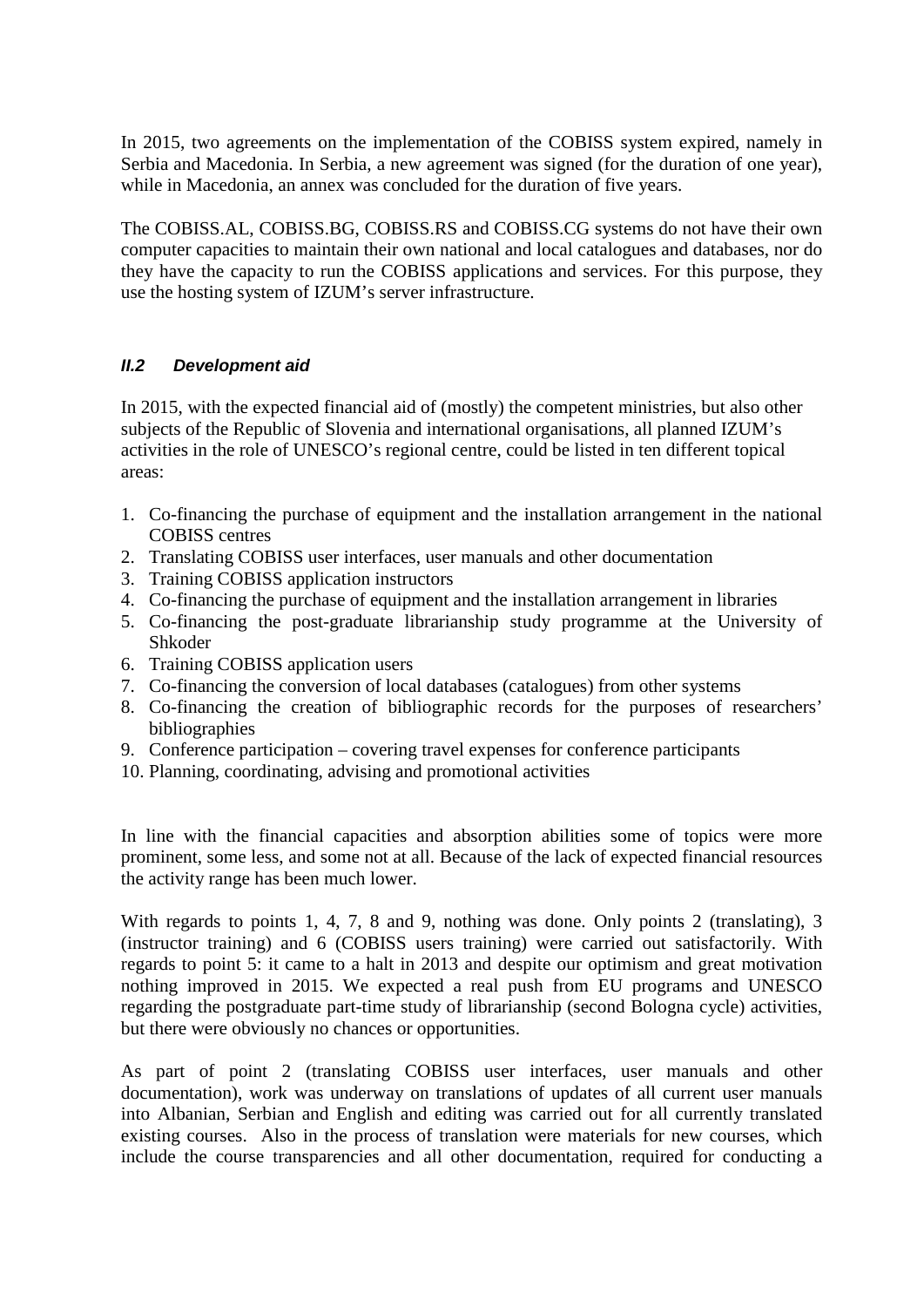course (questionnaires, signatory lists, etc.). The entire text required for the mCOBISS application was translated into Serbian and Bosnian.

As part of point 3 (instructor training), IZUM conducted two courses for future course instructors in Bulgaria, and one course in Bosnia and Herzegovina and the Republic of Srpska respectively (carried out twice each) as well as two courses in Montenegro, one of which was repeated once. In Albania, instructor training was carried out differently; there was one-onone training for local instructors for further courses.

As part of point 6 (training COBISS application instructors), courses are generally conducted following our training programme and course materials by specially trained instructors in the National COBISS Centres (NCC) with the help and under the guidance of IZUM as part of the regular training activities following IZUM's annual work programme. The only exception is Albania, where at this moment there are not enough trained instructors yet, so IZUM's involvement is larger and the training takes place as part of our international development aid programme.

In addition to conducting the courses from the regular programme, IZUM, as part of the training of future cataloguers in Albania, also very actively performed the training processes for acquiring the required permits (*licences*) for working within the COBISS system (creating and validating test records, exams, etc.). The participants of the courses, related to cataloguing, once they completed the courses, continued the training process by creating their own records in test environments, which were then checked and validated by the "examiners". Checking test records for monographs, continuing resources and component parts is very demanding and was very time consuming for IZUM's employees. In 2015, there were nine exam dates (to acquire permits A, B1 and B2), 28 candidates took the exams and only 4 of them failed. This means that 24 new permits were awarded, which means that there are 51 certified cataloguers with the required permits for creating new records in Albania.

In addition to training, targeted activities for the inclusion of Albanian libraries in the COBISS system were also taking place. Before the actual implementation of a library, the actual situation in the library is recorded. Once the holdings minutes are signed, the library firstly joins COLIB (shared portal with library data); while a custom training programme for the library is created. At the end of 2015, the number of Albanian libraries that joined the system stopped at 29 (four new ones this year).

New libraries also joined in Montenegro (1), Bulgaria (1), Serbia (9) and the Republic of Srpska (7). The total number of libraries outside Slovenia, participating in the COBISS.Net network, was 337 on the last day of the previous year.

## *II.3 Additional (regular) activities*

In addition to the abovementioned tasks that are part of the international development aid programme, the following activities were carried out as part of the regular, horizontal, maintenance, infrastructure and additional tasks:

• Albania: At the end of 2015, the Training portal was established. In addition to that 7 different COBISS courses were conducted for 101 participants, once each, with the exception of the course *Cataloguing electronic resources and bibliography management* that was carried out three times.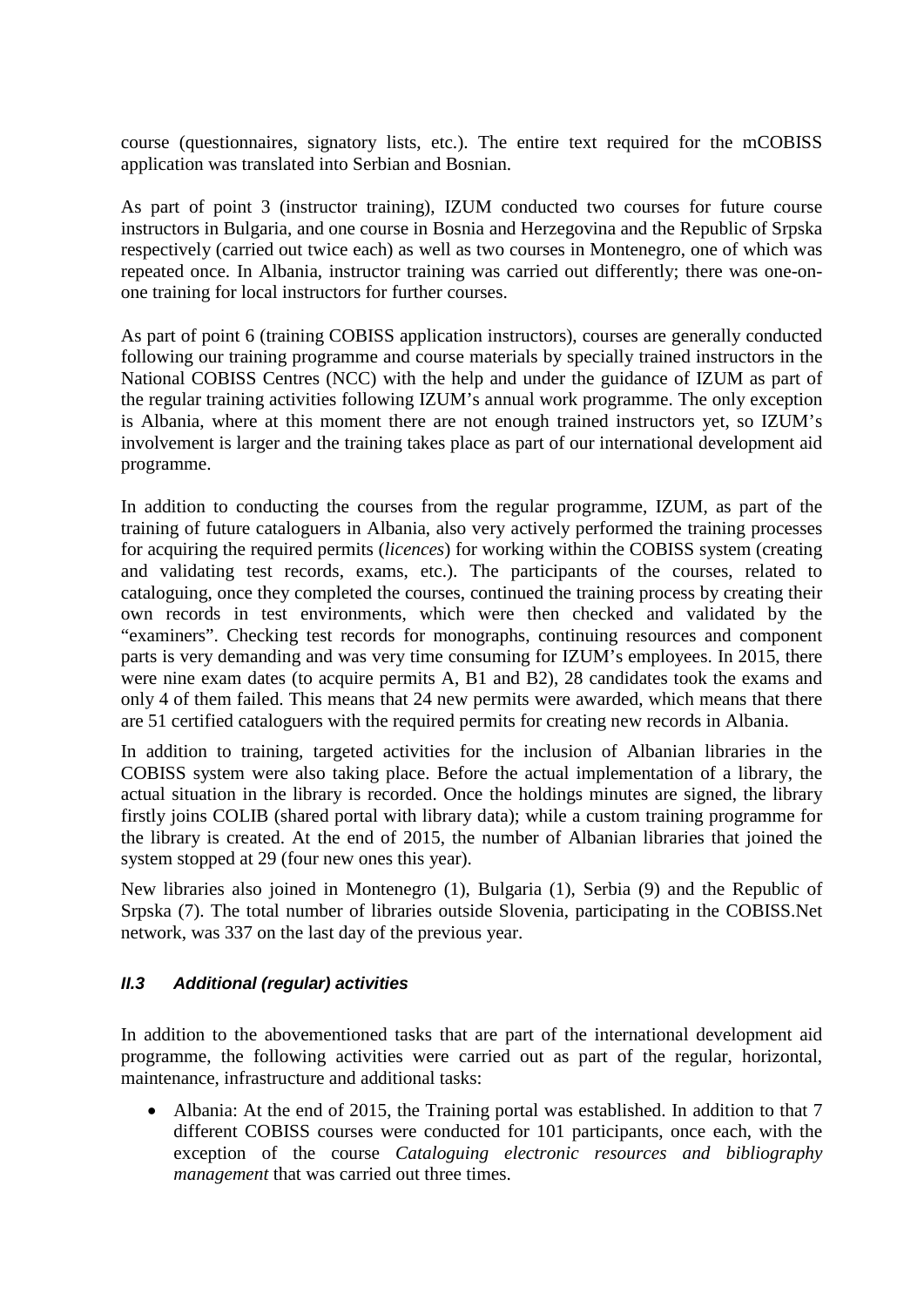- Bulgaria: Work was continued on the project for establishing authority control for personal names in COBISS.BG. Training was conducted for a course instructor for the course *COBISS3/Cataloguing with authority control* and the course *Use of COBISS3/Cataloguing software – updating CONOR*. The abovementioned courses were then also conducted for all the employees of the St. St. Cyril and Methodius National Library of Bulgaria. The Regional Library 'Dora Gabe' in Dobrič started working actively in the COBISS.BG system. Prior to that, the NCC organised all the required training for this library. Talks have also begun about the conversion of data from the software used previously for this library.
- Bosnia and Herzegovina: In 2015, all libraries within the COBISS.BH system switched to using the COBISS3/Holdings software module; this project is now completed. The course *Transition to COBISS3/Cataloguing* was carried out twice; in parallel, a competent course instructor was also trained. Libraries were actively included in the COBISS3/Loan software module; transitions from the COBISS2/Loan software module to the COBISS3/Loan software module began. The mCOBISS application was introduced.
- Montenegro: The following courses were held: *Use of COBISS3/Holdings software*  (twice) and *Transition to COBISS3/Cataloguing* (once). In 2015, 22 libraries began working in the COBISS3/Cataloguing software module, and two libraries transitioned from the COBISS2/Loan software module to the COBISS3/Loan software module.
- Macedonia: The Central Register of Users (CRU) was established in the beginning of 2015. No courses from the regular COBISS training programme were held. In the COBISS.MK system, five libraries started working directly with the COBISS3/Loan software module; the transition between COBISS2/Loan and COBISS3/Loan was arranged for one library.
- Republic of Srpska: At the end of 2015, there were 15 full members (7 of them were included in 2015) in the youngest member country in the COBISS.Net network. The course *Use of COBISS3/Cataloguing software – Beginner's* was held twice for 21 participants. In 2015, the *National and University Library of the Republic of Srpska (NUBRS)* was the first library to start working with the COBISS3/Loan software module. In 2015, a local course instructor was trained so they can now independently conduct the course *Use of COBISS3/Cataloguing software – Beginner's*.
- Serbia: In 2015, 6 different courses from the regular COBISS training programme were held. 516 participants took part in 35 courses in the total duration of 90 days. Two thirds of all courses were dedicated to the transition to COBISS3/Cataloguing. Due to the extensive training, all members of the COBISS.SR system started working in the COBISS3/Cataloguing software module in 2015; 166 libraries in total (145 switched to COBISS3/Cataloguing in 2015). The transition to the third generation platform is now complete in Serbia. Another ten libraries started using the COBISS3/Loan software module in 2015; one new course instructor was trained.

In 2015, we finished establishing authority control for personal names in Bulgaria. The software supports the model of records with parallel forms of personal names in Latin and Cyrillic script. It is also suitable for other countries that use Cyrillic script. In Serbia they are also currently preparing to switch to authority control for personal names; the authority database is being edited.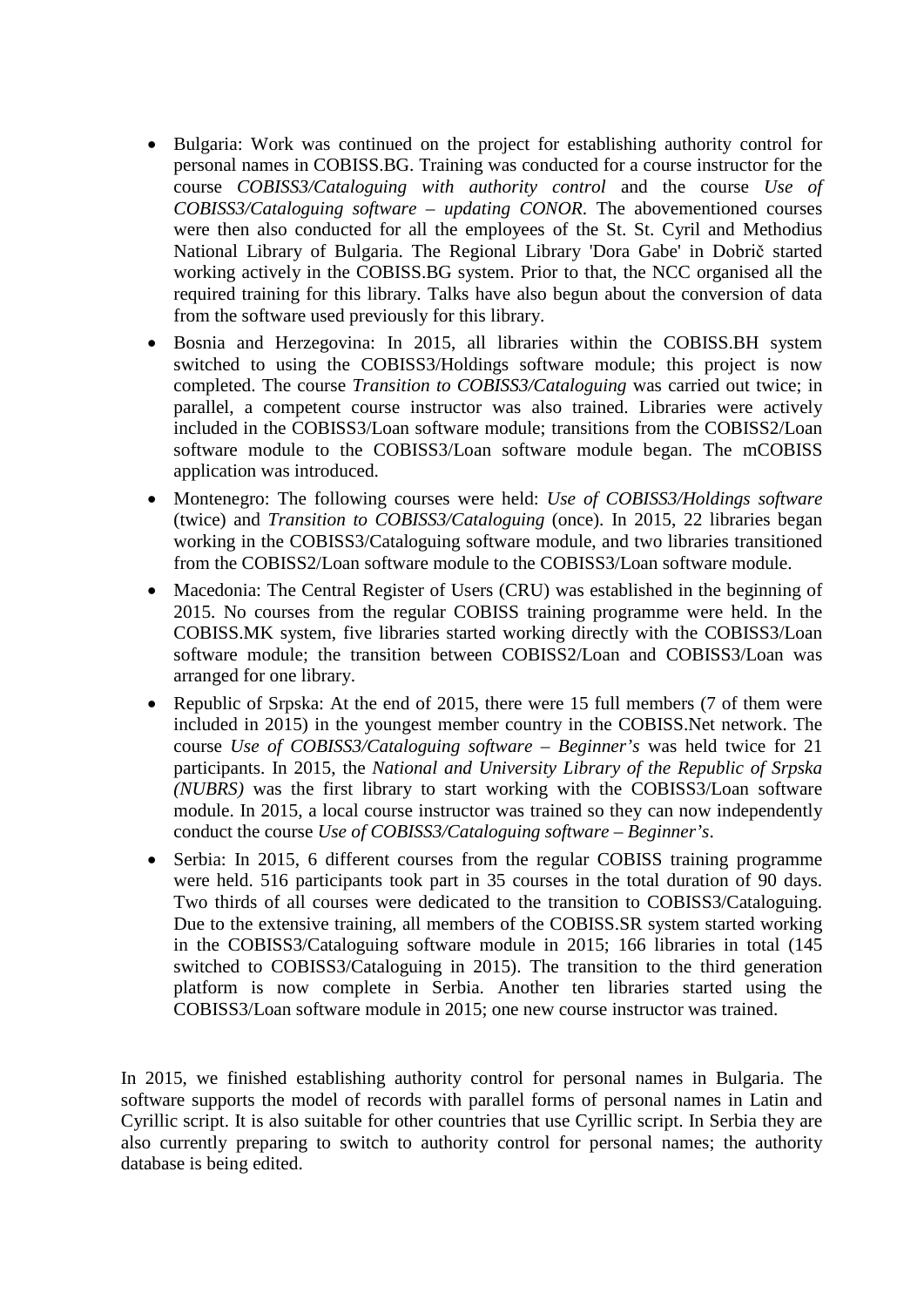The procedure for transitioning to *COBISS3/Cataloguing* was handed over in all countries within COBISS.Net. In Serbia and Montenegro, the transition is complete, whereas in Bosnia and Herzegovina and in Macedonia cataloguers have started their training. The other systems – in Bulgaria, Albania and the Republic of Srpska – have been using COBISS3/Cataloguing since the establishment of their respective systems.

In 2015, focused activities began in COBISS.Net for either the direct inclusion in the COBISS3/Loan software module or the transition from COBISS2 to COBISS3. In the COBISS.Net member countries, 20 installations of the COBISS3/Loan software module were performed as well as four transitions from COBISS2/Loan to COBISS3/Loan.

### *II.4 Active event participation*

We were again invited by OCLC/EMEA to their internal conference in Leiden (The Netherlands) as they consider us an important factor in the geographic area of South-Eastern Europe and would like to intensify our cooperation. We had the opportunity of direct discussions with the individual performers of technical and developmental operations, in which we could explain to them our dilemmas, present our proposals and demonstrate our actual work.

The Slovenian National Commission for UNESCO, UNESCO Office and the University of Primorska organised a one-day UNESCO forum in October, to which IZUM was also invited. The main purpose of the event was for all the stakeholders operating as part of UNESCO's programmes in Slovenia to meet, get to know each other, exchange experiences and share them with the public. IZUM was invited to present its role of a UNESCO category II centre along with presentations by other UNESCO chairs, networks, youth platforms and national committees of non-governmental and international UNESCO programmes as part of the topic on education, research and international projects. The organiser published special proceedings; IZUM contributed the article entitled *IZUM in the role of UNESCO regional centre*.

The organisers of the XII WESTERN BALKAN INFORMATION LITERACY CONFERENCE in Bosnia and Herzegovina invited us to actively participate at their conference as a part of the session entitled *Digital citizenship for a digital age*. IZUM's contribution with the title *The mCOBISS project as a best-practice example of fulfilling the goals of the EU's digital agenda* was very well received*.* 

Unfortunately, we were not invited to any UNESCO events related to the region of Southeastern Europe.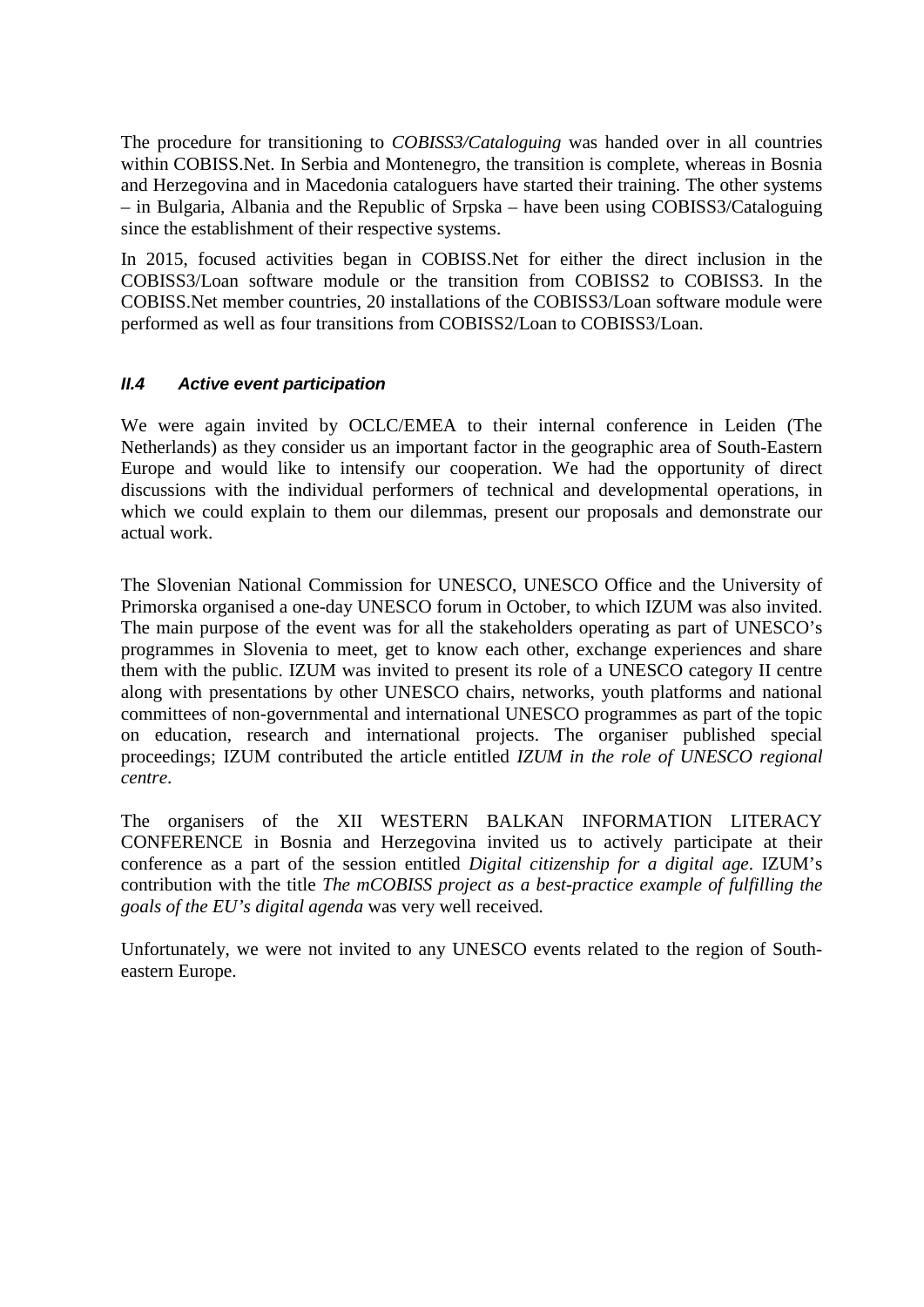## *III. Development (sub)projects*

#### **R30 – Introducing the COBISS3/Cataloguing software module to COBISS.Net**

In 2014, the *COBISS3/Cataloguing* software module was introduced to COBISS.Net. The COBISS3/Cataloguing software module was updated with a procedure for converting scripts in the fields for authors when the record is downloaded from the shared database. The next step was the training for instructors for the courses *Transition to COBISS3/Cataloguing*.

The instructor training in Serbia and Montenegro was already completed in 2014. Later on, we also trained instructor from other countries. They now conduct the courses for transitioning to the *COBISS3/Cataloguing* software module independently. The National COBISS Centres (NCC) also independently perform the transition procedure that was handed over to them for their libraries.

Until the end of 2015, all the libraries in Serbia and Montenegro stopped using *COBISS2/Cataloguing* and started using *COBISS3/Cataloguing*. In Bulgaria, the Republic of Srpska and Albania, the transition was not required as they started using COBISS3 directly when their systems were established. In 2016, the transition must also be completed in Macedonia and COBISS.BH.

A protocol has been established for the communication between NCC and the user services at IZUM to ensure that a large number of test and production environments for COBISS3 are available and work without interruptions. The communication with cataloguers regarding the test records and granting privileges takes place at the NCC. From the developmental point of view, this task has been completed.

## **R31 – Uploading records from COBISS.Net to WorldCat**

Due to the various types of Cyrillic scripts, talks are required about transcription protocols for the download and upload of records between all the involved parties (OCLC, IZUM, Serbia, Montenegro). Negotiations have been underway but we have not found a satisfactory solution yet. In addition to the technical rules for transcription, there are also unresolved issues regarding priority records in the case of identical material in different cataloguing environments. IZUM has already prepared its solutions but cannot implement them without the agreement of the other parties.

The task is ongoing and will be completed once all the involved parties come to a conclusion with regards to their proposals and provide the conditions for carrying out the agreed tasks.

#### **R32 – Introducing the COBISS3/Acquisitions software module to COBISS.Net**

In 2015, the introduction of and transition to the COBISS3/Loan software module continued. In 2015, four transitions from the COBISS2/Loan software module to the COBISS3/Loan software module were carried out within COBISS.Net (one in COBISS.BH, two in COBISS.CG and one in COBISS.MK) along with twenty direct installations of the COBISS3/Loan software module. There are still 53 libraries within the COBISS.Net network that work with COBISS2/Loan. Due to the large workload and preoccupation with other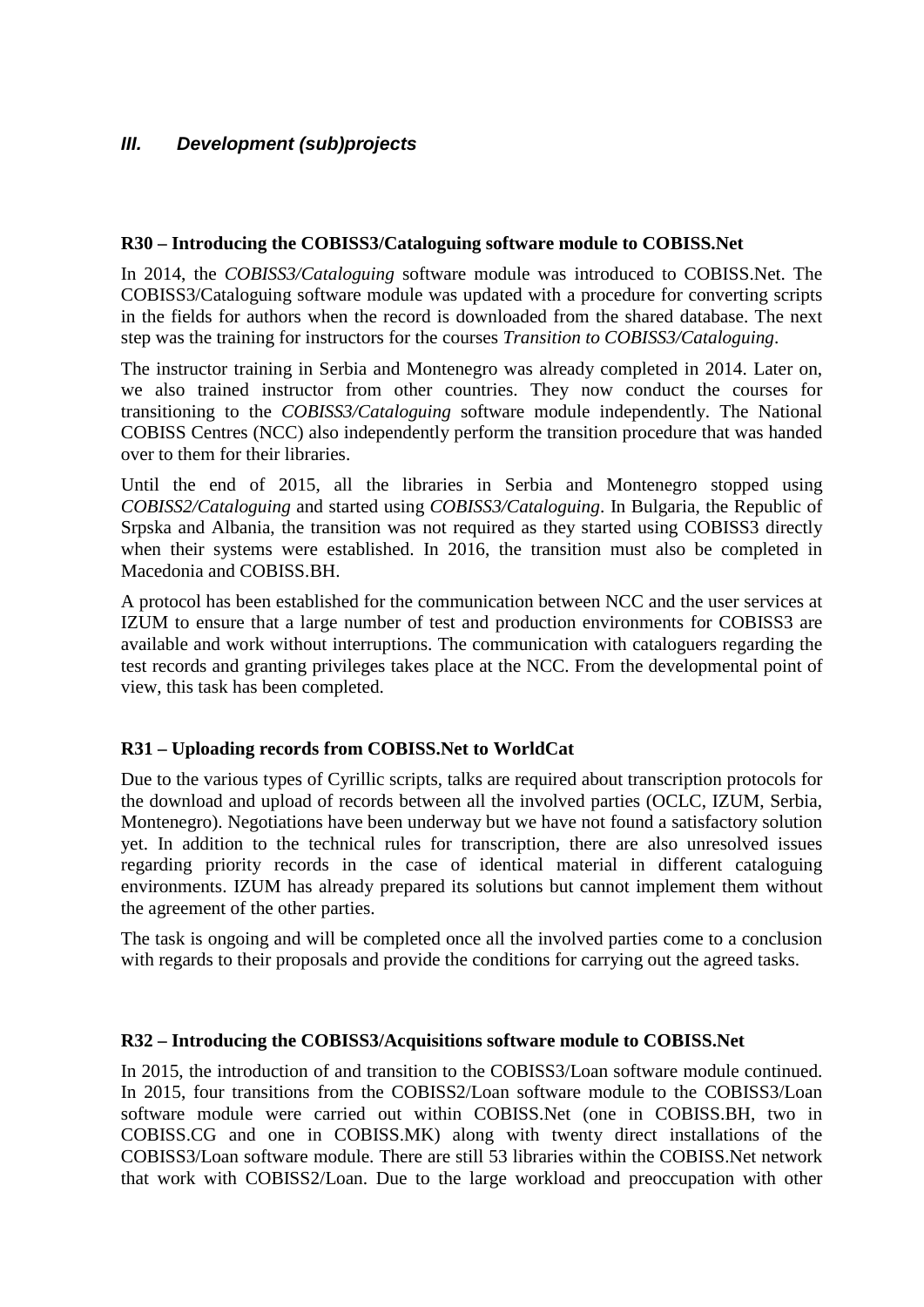tasks, most COBISS centres did not dedicate as much time as planned on this task (e.g. the course *Use of COBISS3/Loan software* was only carried out twice in COBISS.SR and not at all in the other countries in 2015). This task will therefore be continued in 2016, when we will continue with the required activities: train instructors for conducting courses in COBISS.BG, COBISS.CG and COBISS.SR, in cooperation with the NCCs, define the procedure of the transition to COBISS3/Loan (where this has not been done yet) and hand over all the accompanying documentation and other materials as well as cooperate and provide help during the transition.

## *IV. Activities for the acquisition of European funds*

In May 2015, IZUM sent a letter to the European Commissioner for Education and Culture. The letter was sent to Commissioner Navracics by Milan Zver, the Slovenian MEP, with his personal recommendation. In mid-June, DG Education and Culture informed us that the COBISS.Net project might be financed by DG Neighbourhood and Enlargement Negotiations. In that case, only those countries of the Western Balkans that are getting ready to be integrated in the EU would be eligible for financial aid.

The first opportunity to discuss the financing of the COBISS.Net project with DG NEAR funds was the 4th Ministerial Meeting of the Western Balkans Platform on Education and Training (Vlorë, Albania, 2–3 July 2015). The condition was, however, that at least one of the Ministers of Education officially proposes the financing of the project and the others endorse the proposal. For this purpose, we prepared a proposal and sent it to all Ministers of Education in the target countries. We also informed the directors of the national libraries and proposed to them to exert their influence with their ministers for the proposition and support of the project. Some ministers told us prior to the meeting that they will endorse the project but they want someone else to officially propose.

Unfortunately, none of the ministers in Vlore proposed the financing of the COBISS.Net project by DG NEAR, so there was no discussion on the matter.

After the meeting, the representative of DG EAC informed us that the next opportunity to reach an agreement on the COBISS.Net project funding will be at the Western Balkans Summit in Vienna on August 27. We lobbied on all sides so that Slovenia would propose the financing of the COBISS.Net project from the European funds at the Western Balkans Summit in Vienna. There was a mutual agreement between the Slovenian Minister of Economic Development and Technology and the Austrian Minister of Science, Research and Economy of proposing (Slovenia) and supporting (Austria) the project. However, the COBISS.Net project was not mentioned at all.

When the second chance for political agreement on financing the COBISS.Net project from European funds was missed, we asked DG NEAR what they think about UNESCO offering a memorandum of understanding to the target countries to sign. According to their answer, it would be very beneficially if UNESCO could coordinate these efforts, as UNESCO could provide a regional platform, which is needed for financing the project on multi-country level.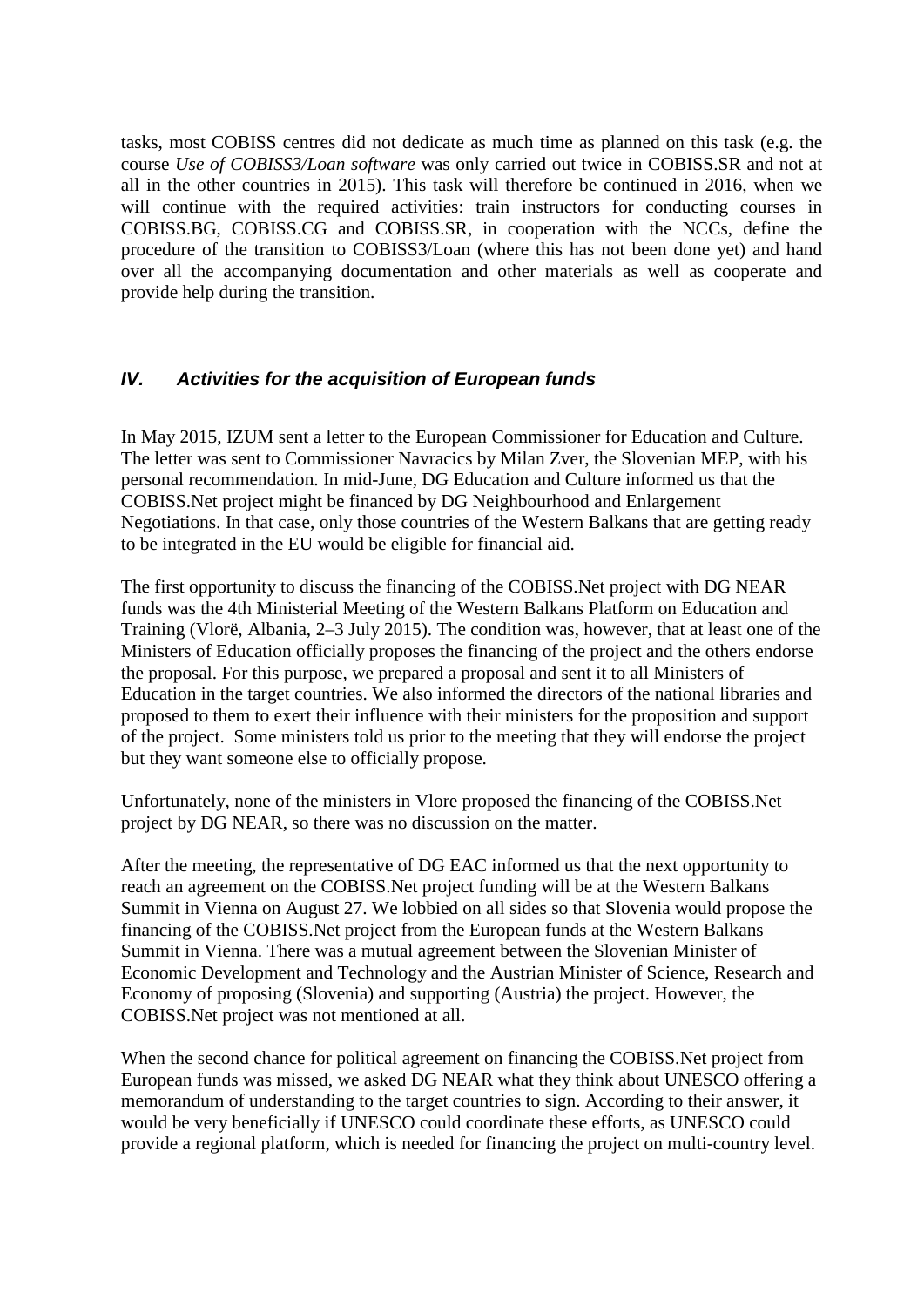We informed the UNESCO directly and representative of the Slovenian UNESCO Office of these facts but nothing happened.

## *V. Statistics*

The following section is bringing up some statistics and graphs representing results and achievements of IZUM's work in the region in 2015. Slovenian libraries and their data are excluded (except in the bibliographic records cross-reference tables).



Fig. 1: COBISS.Net Libraries Growth (total)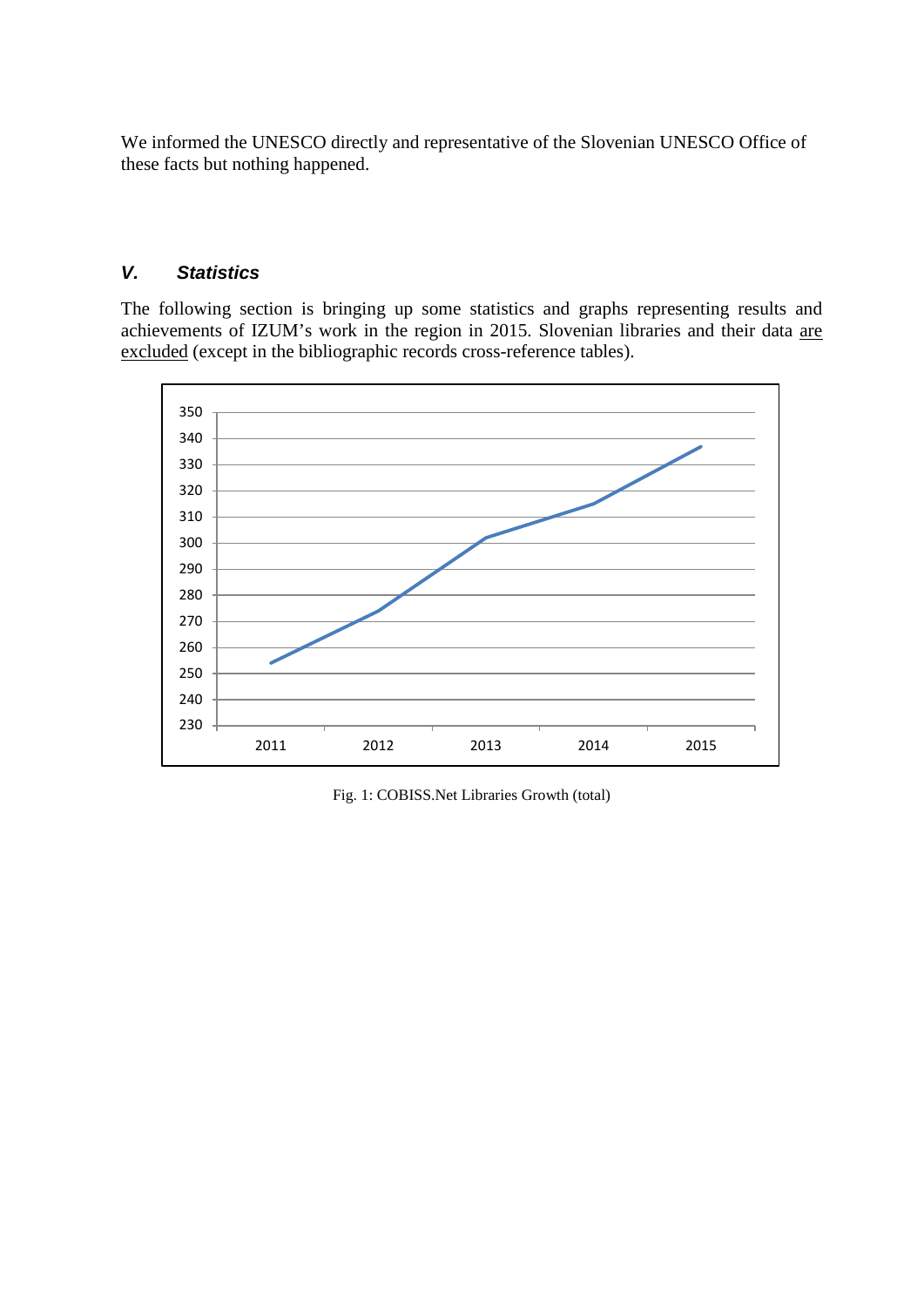

Fig. 2: COBISS.Net Libraries (per library type)

| Union catalogues COBIB bibliographic records - 31 December 2015 |                 |                 |                 |          |                 |              |          |                 |              |
|-----------------------------------------------------------------|-----------------|-----------------|-----------------|----------|-----------------|--------------|----------|-----------------|--------------|
|                                                                 | <b>COBIB.SI</b> | <b>COBIB.SR</b> | <b>COBIB.MK</b> | COBIB.CG | <b>COBIB.BH</b> | COBIB.BG     | COBIB.AL | <b>COBIB.RS</b> | <b>Total</b> |
| Monographs                                                      | 2.755.368       | 1.917.602       | 413.429         | 298.991  | 395.406         | 498.264      | 78.553   | 93.503          | 6.451.116    |
| Comp. parts                                                     | 430.016         | 134.168         | 27.230          | 9.480    | 992             | 31           | 373      | 289             | 602.579      |
| <b>Serials</b>                                                  | 130.689         | 72.424          | 11.719          | 3.533    | 8.056           | 39.924       | 2.377    | 209             | 268.931      |
| Articles                                                        | 1.280.659       | 782.058         | 118.599         | 80.946   | 15.200          | 429.137      | 8.130    | 6.947           | 2.721.676    |
| Perf. works                                                     | 125.420         | 2.405           | 350             | 158      | 319             |              | 55       |                 | 128.707      |
| Other                                                           | 7.934           | 3.938           | 249             | $\Omega$ | 488             | ◠            | 35       |                 | 12.648       |
| <b>Total</b>                                                    | 4.730.086       | 2.912.595       | 571.576         | 393.108  | 420.461         | 967.358      | 89.523   | 100.950         | 10.185.657   |
| $w/$ RSR<br>code                                                | 1.526.383       | 178.451         | 4.275           | 19.801   | 13.088          | $\mathbf{0}$ | 873      | 290             | 1.743.161    |

Fig. 3: Union catalogues COBIB bibliographic records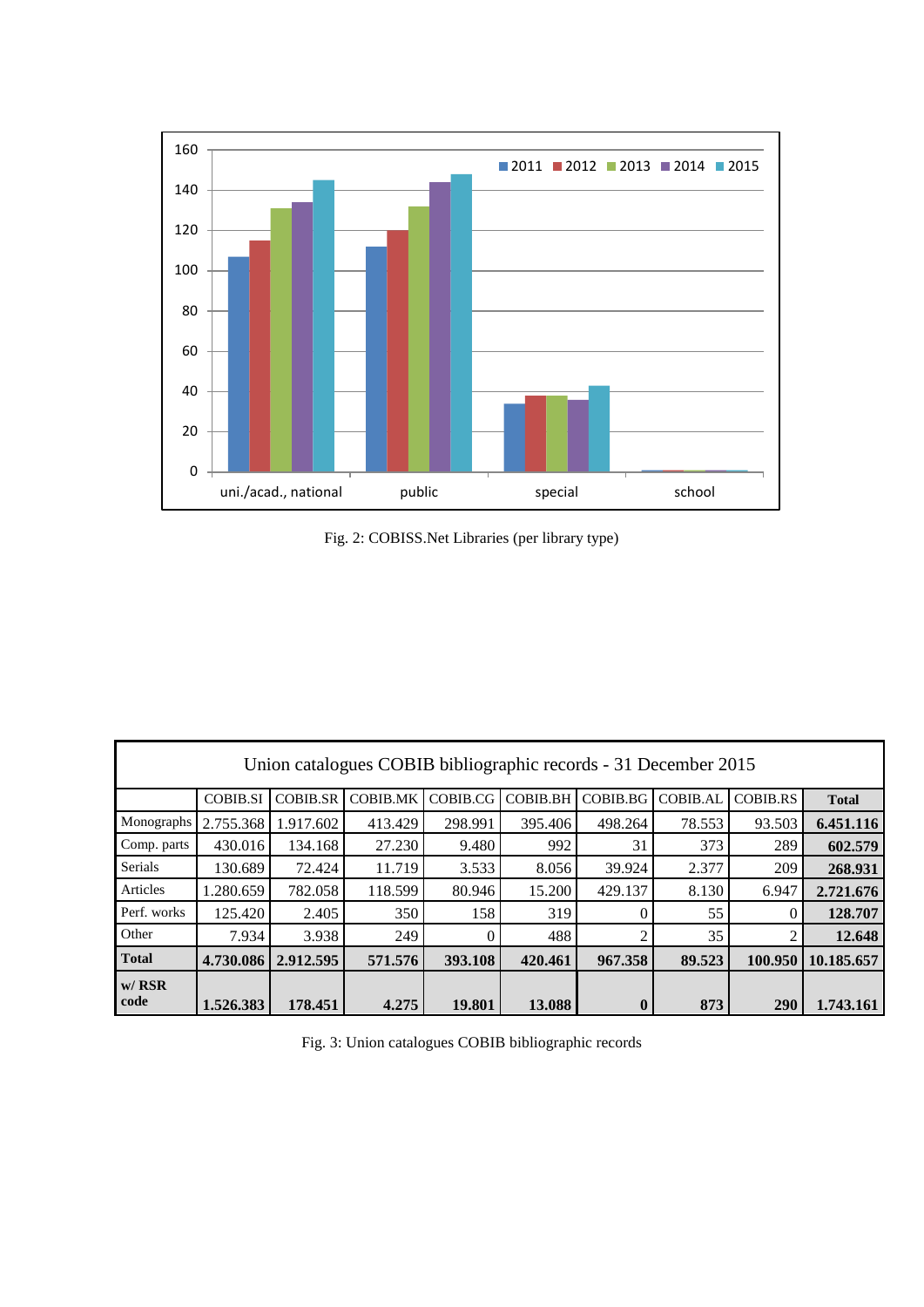| Bibliographic records exchange from 1 January 2015 until 31 December 2015 |                 |                 |                 |          |                 |          |          |                 |              |
|---------------------------------------------------------------------------|-----------------|-----------------|-----------------|----------|-----------------|----------|----------|-----------------|--------------|
| COBISS.Net                                                                | From            | From            | From            | From     | From            | From     | From     | From            | <b>Total</b> |
|                                                                           | <b>COBIB.SI</b> | <b>COBIB.SR</b> | <b>COBIB.MK</b> | COBIB.CG | <b>COBIB.BH</b> | COBIB.BG | COBIB.AL | <b>COBIB.RS</b> |              |
| <b>COBISS.SI</b>                                                          |                 | 1.042           | 254             | 238      | 266             | 10       | 14       | 34              | 1.858        |
| <b>COBISS.SR</b>                                                          | 3.927           | 0               | 866             | 956      | 1.056           | 294      | 14       | 950             | 8.063        |
| <b>COBISS.MK</b>                                                          | 1.168           | 2.628           | $\Omega$        | 95       | 59              | 118      |          | $\theta$        | 4.068        |
| COBISS.CG                                                                 | 1.096           | 9.997           | 459             | $\Omega$ | 1.027           | 8        | 4        | 127             | 12.718       |
| <b>COBISS.BH</b>                                                          | 954             | 1.792           | 71              | 99       | $\Omega$        | 5        | $\theta$ | $\theta$        | 2.921        |
| COBISS.BG                                                                 | 31              | 35              | 81              | 16       | 6               | $\Omega$ | $\theta$ | 3               | 172          |
| <b>COBISS.AL</b>                                                          | 18              | 7               | 5               | 6        | 3               | 0        |          | $\Omega$        | 39           |
| <b>COBISS.RS</b>                                                          | 357             | 14.337          | 705             | 3.244    | 2.191           | 5        |          | $\theta$        | 20.839       |
| <b>Total</b>                                                              | 7.551           | 29.838          | 2.441           | 4.654    | 4.608           | 440      | 32       | 1.114           | 50.678       |

Fig. 4: Bibliographic records exchange



Fig. 5: Searching in union and local catalogues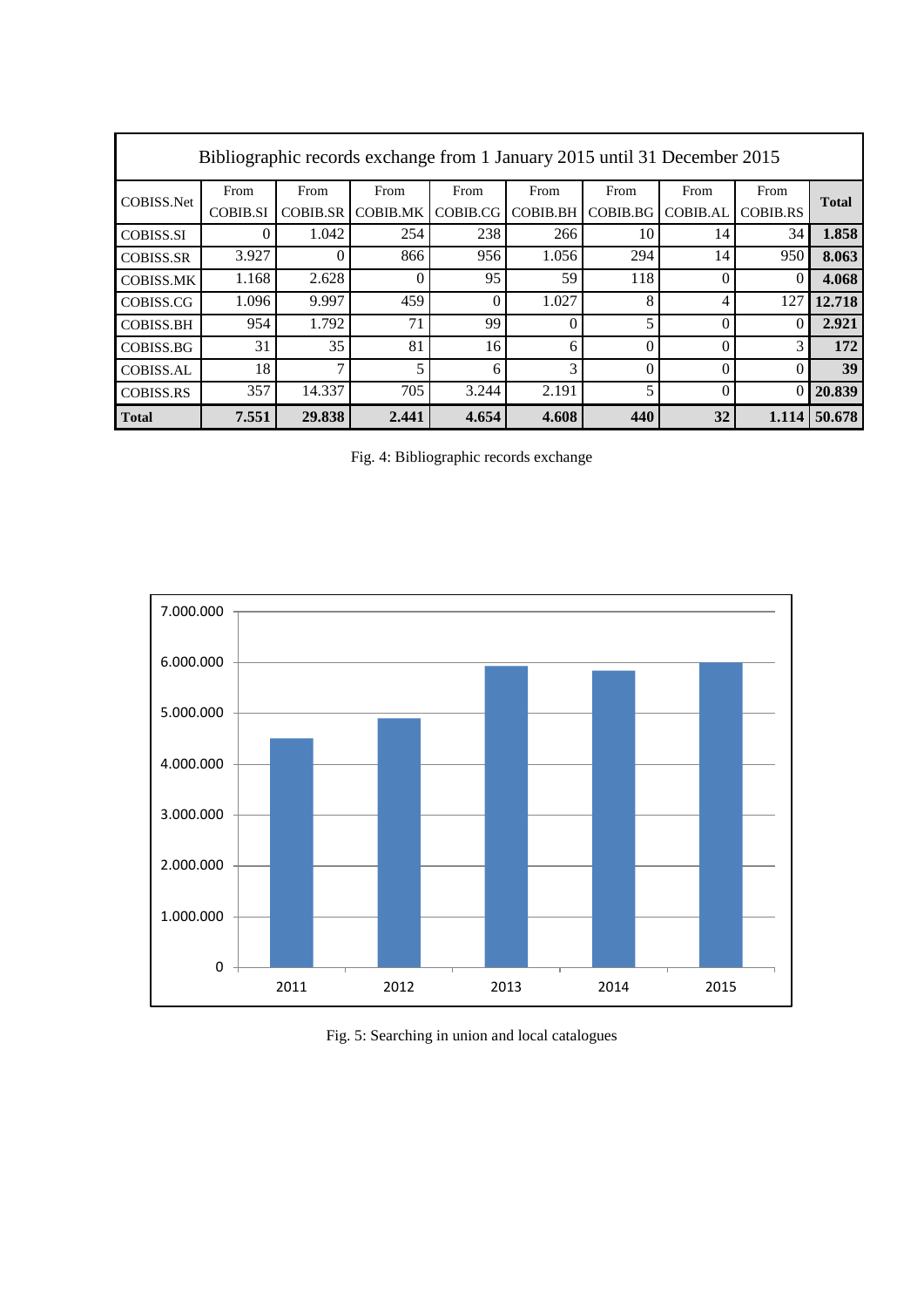

Fig. 6: Training and seminars



Fig. 7: Web bibliographies' printing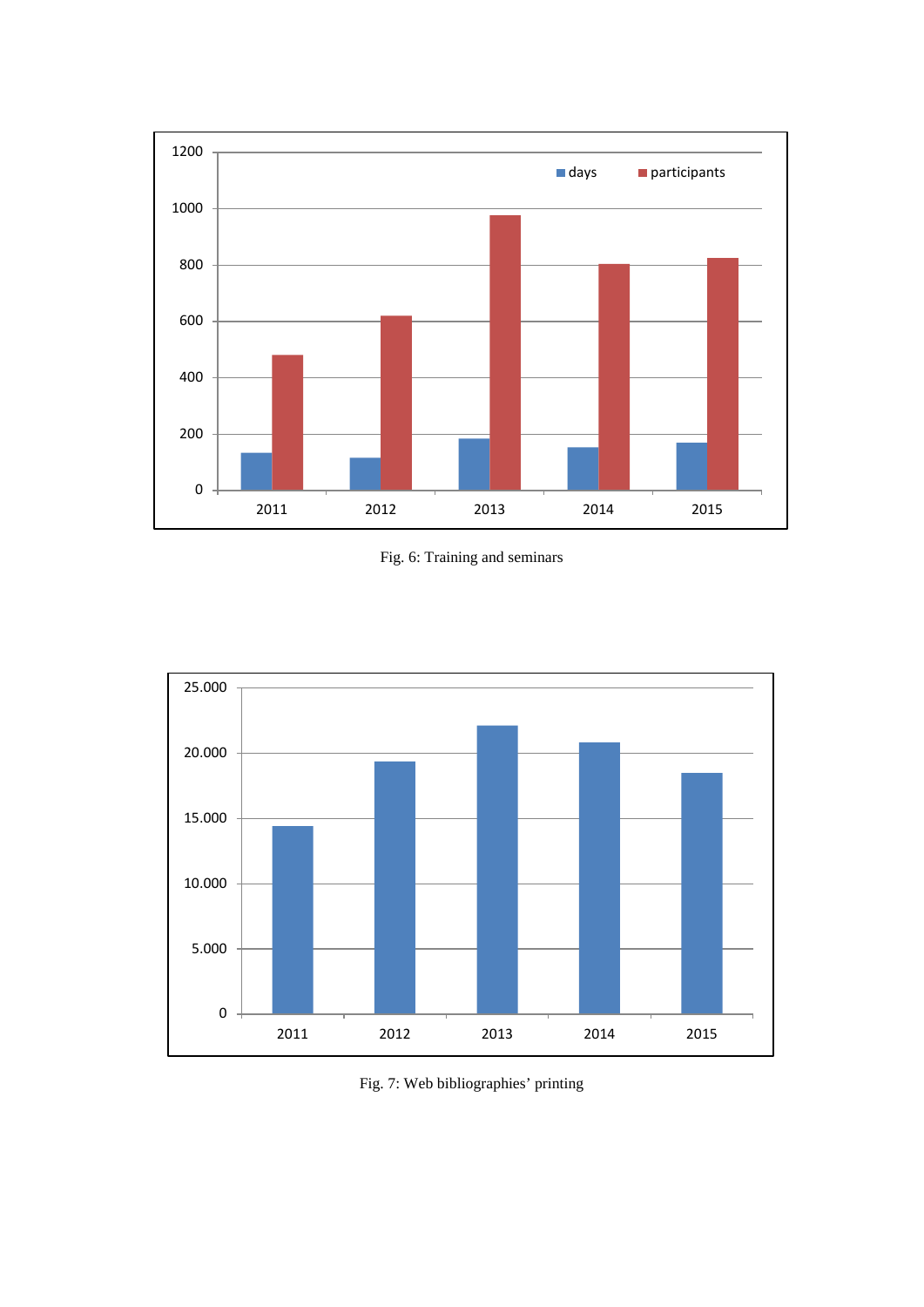

Fig. 8: Loan/Circulation (total)



Fig. 9: Loan/Circulation (per country)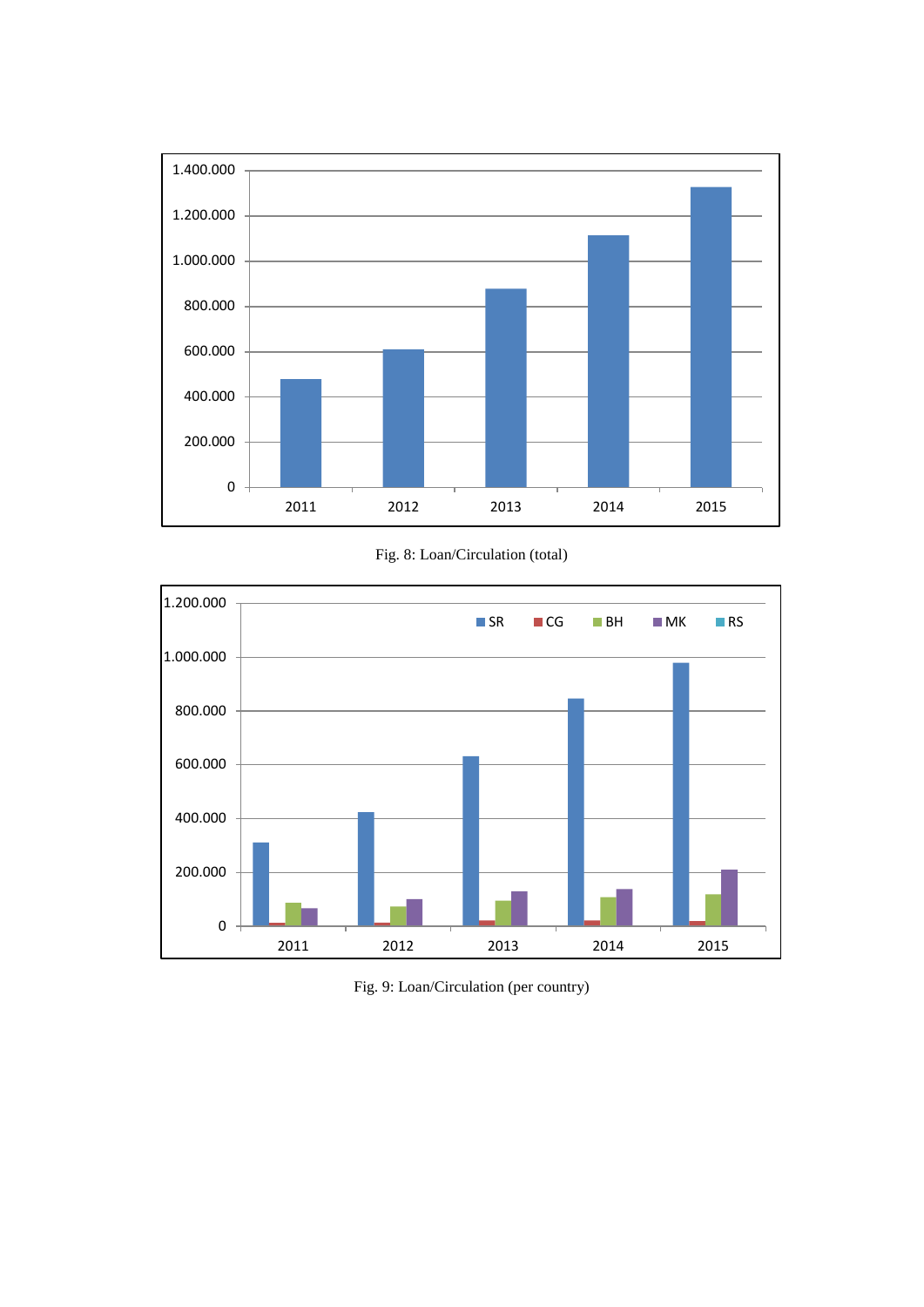

Fig. 10: Loan renewals and reservation – via COBISS/OPAC

#### *VI. Conclusion*

With relatively humble means we successfully strengthened the trust in Slovenian information technologies throughout the South-eastern European region, and even achieved a successful breakthrough in Albania. To this day, there were no additional financial support for this purpose and under such conditions it is difficult to compete on par with the efforts of the governments of other European countries, who, systematically via intergovernmental diplomacy and international agreements and various developmental aid programmes, strive to gain the trust and affection of the Western Balkan countries to use the technology they have to offer. Thus, we were forced to slow down several planned activities.

Maribor, 22 April 2016 Davor Šoštarič